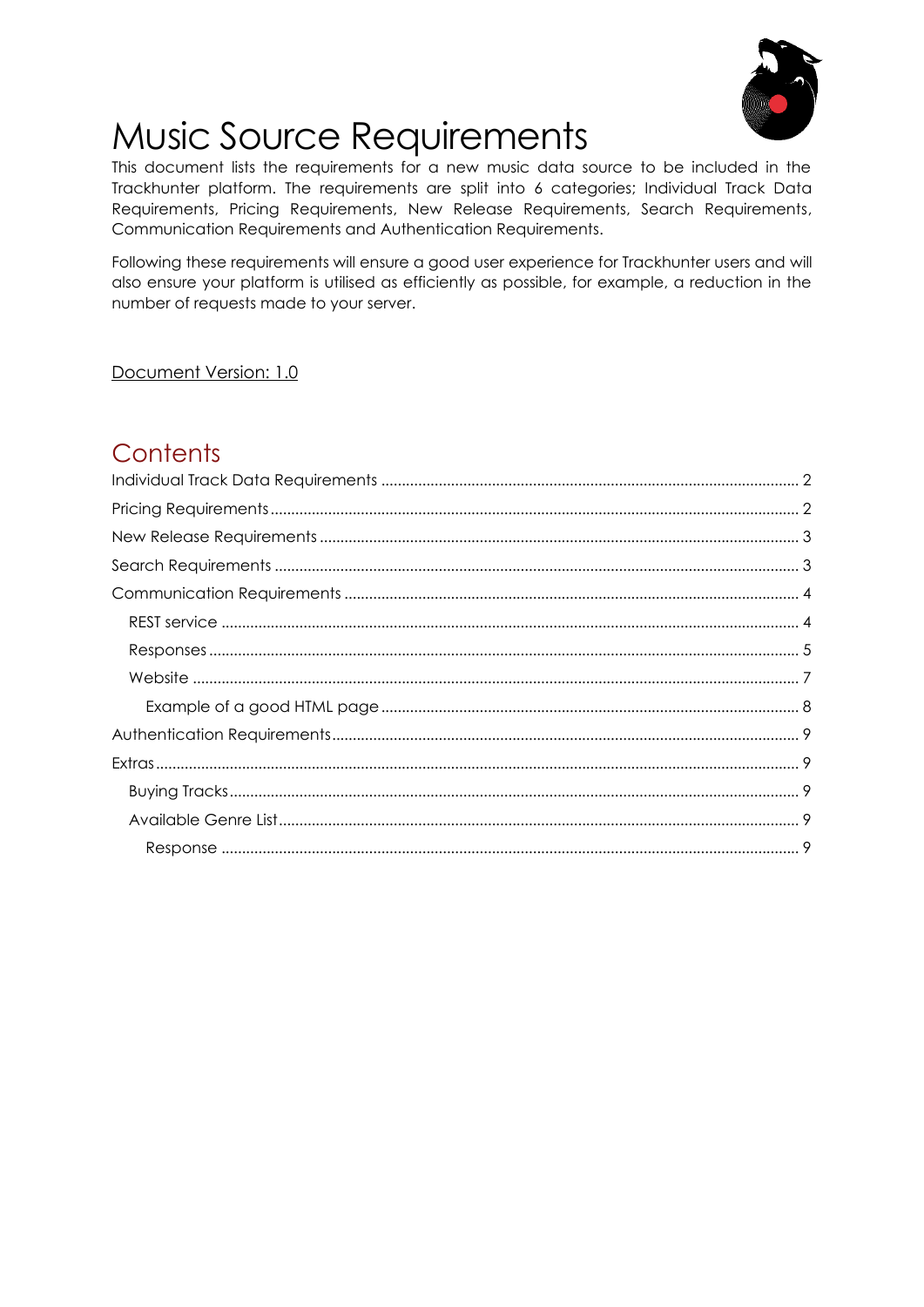

# <span id="page-1-0"></span>Individual Track Data Requirements

At a minimum the following information for each track needs to be made available to the Trackhunter platform.

- 1. Artist
- 2. Title
- 3. Release Date
- 4. Publishing Label
- 5. Genres
- 6. Preview URL (URL where the MP3 preview snippet can be found)
- 7. Cover Art URL (URL where the artwork can be found for the track/album)
- 8. More Info URL (URL where users can see more info on the track and purchase it)

The following data would be advantageous although is optional.

- 1. Your Product Id
- 2. Remixer
- 3. BPM
- 4. Key
- 5. Length

# <span id="page-1-1"></span>Pricing Requirements

At a minimum the following pricing information for each format of a track needs to be made available to the Trackhunter platform. Obviously there may be multiple formats available and pricing should be supplied for each that you deliver.

- 1. Format (one of MP3 192kbs, MP3 320kbs, WAV, FLAC or AIFF)
- 2. Price (for the specified format)
- 3. Currency code (ISO 4217, USD, GBP etc.)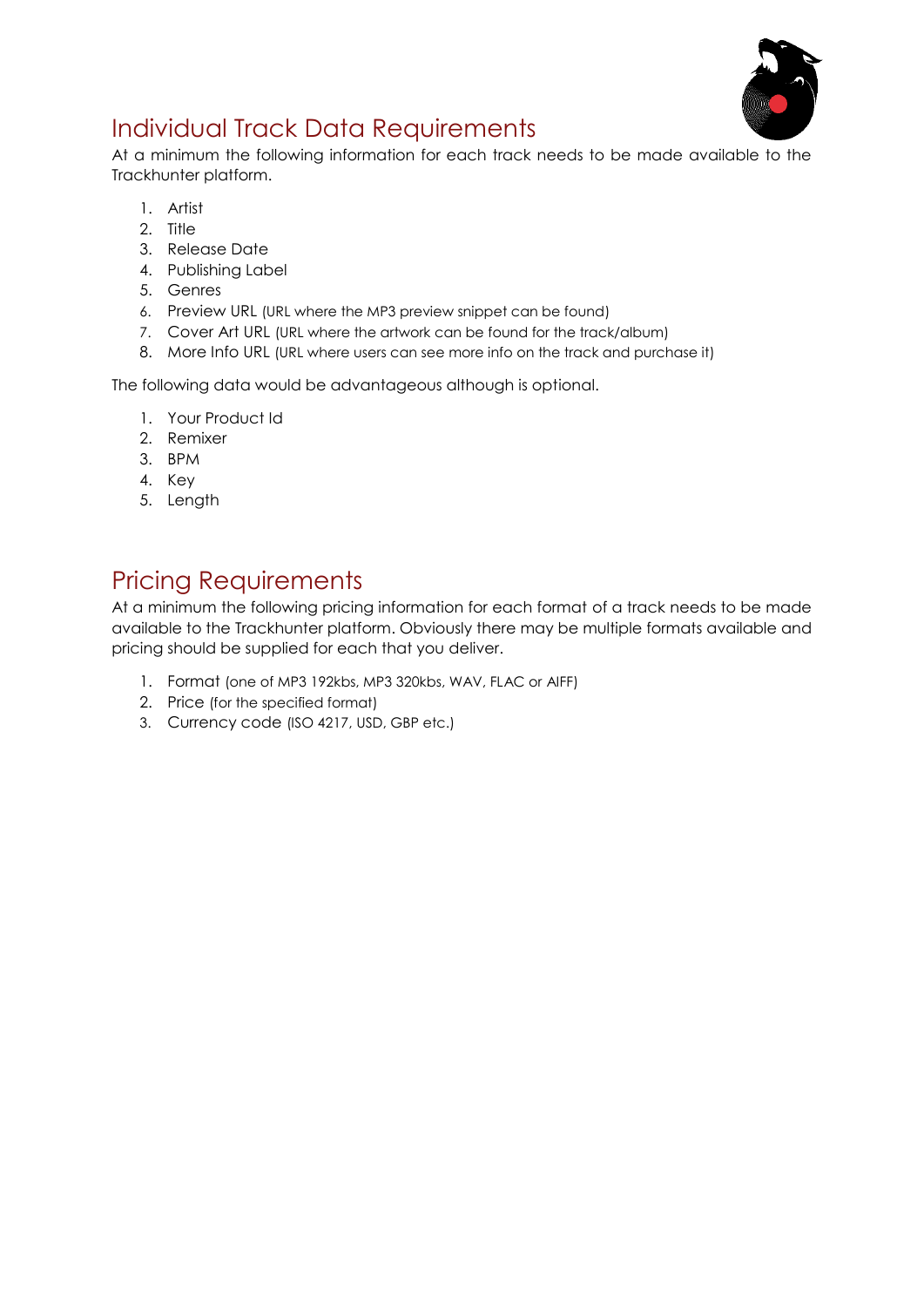

# <span id="page-2-0"></span>New Release Requirements

Every time a Trackhunter user tries to fetch the latest music (using the Get Latest feature) Trackhunter will make a request to your platform for the latest tracks that are available. It will request all the latest tracks for a specific genre (or all genres) from a specified date.

Your platform needs to be capable of dealing with one of the following:

- 1. Requests for all new releases for a specific genre from a specific date
- 2. Requests for all new releases for all genres from a specific date

Your platform needs to respond with the following:

- 1. A list of tracks for the specified genre (or all) from (and including) the specified date which includes the data specified in the [Individual Track](#page-1-0) Requirements and Pricing [Requirements](#page-1-1) sections
- 2. The list must be paginated and include data to show how many tracks there are in total, how many pages there are, how many tracks per page and the current page being returned
- 3. The list should be sorted in Release Date (most recent first) order

# <span id="page-2-1"></span>Search Requirements

Every time a Trackhunter user tries to search for specific tracks or rechecks prices Trackhunter will make a request to your platform for tracks that match their search criteria. It will request all the tracks based on artist and/or title.

Your platform needs to be capable of dealing with the following:

- 1. Requests for all tracks whose Artist contains the specified artist string
- 2. Requests for all tracks whose Title contains the specified title string
- 3. Requests for all tracks whose Artist and Title contains the specified artist and title strings respectively

Your platform needs to respond with the following:

- 1. A list of tracks that satisfy the users search criteria defined above and includes the data specified in the [Individual Track Requirements](#page-1-0) an[d Pricing Requirements](#page-1-1) sections
- 2. The list must be paginated and include data to show how many tracks there are in total, how many pages there are, how many tracks per page and the current page being returned
- 3. The list should be sorted in Release Date (most recent first) order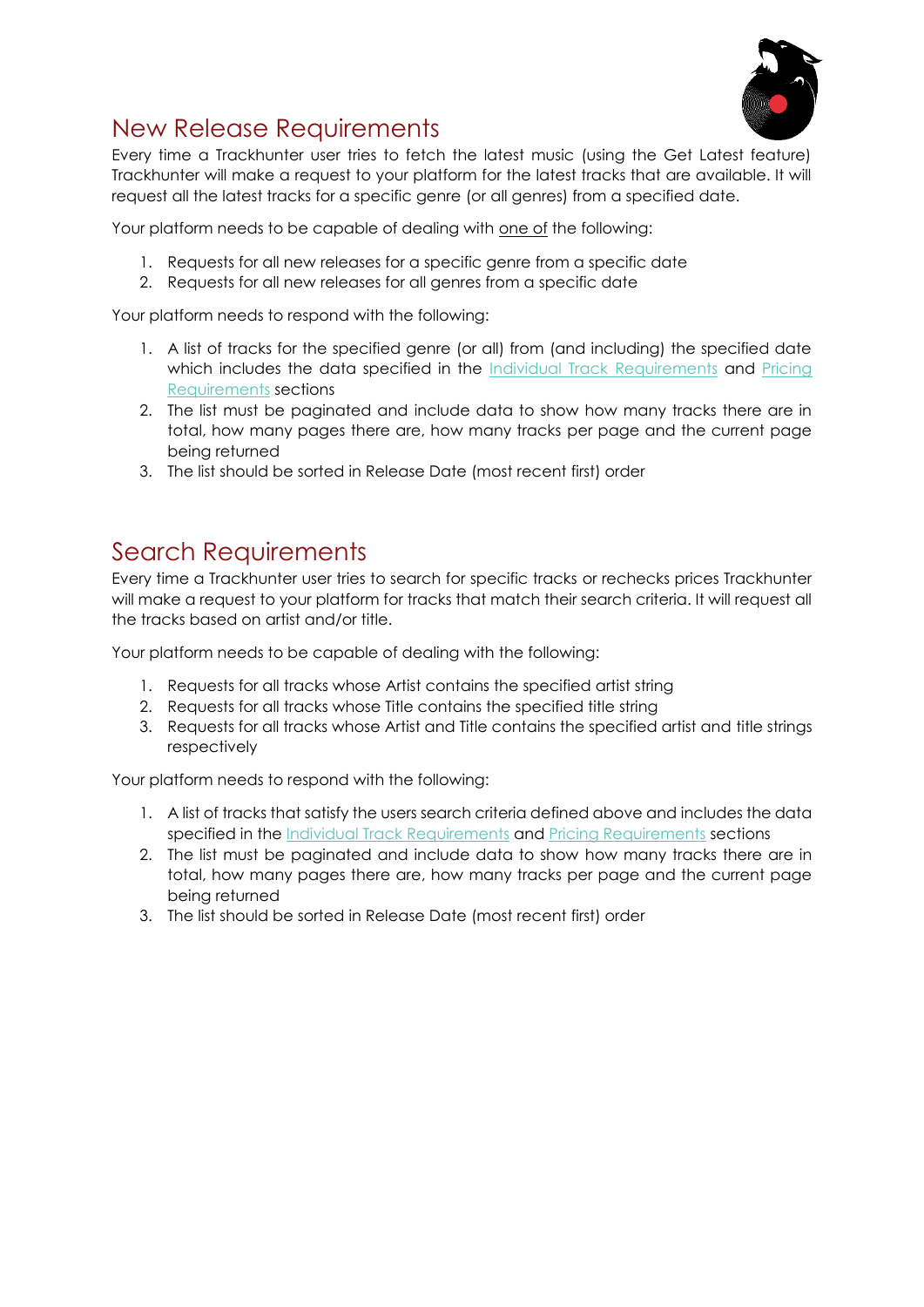

# <span id="page-3-0"></span>Communication Requirements

There are various ways in which the Trackhunter platform can communicate with your platform but the preferred method is via a REST service.

### <span id="page-3-1"></span>REST service

Communication via a REST service requires endpoints (URLs) which support GET requests.

The URLs would likely look something like the following.

#### For new releases (Get Latest)

<http://www.myonlinestore.com/restapi/newtracks?genre=techno&fromdate=2013-11-01>

For track searching (Search and Recheck Prices)

<http://www.myonlinestore.com/restapi/tracksearch?artist=sasha&title=anything>

Your platform needs to be capable of dealing with the following:

- 1. HTTP GET requests to your specified "new releases" endpoint including the "genre" and "fromdate" parameters. These parameters can be named however you'd like.
- 2. HTTP GET requests to your specified "track searching" endpoint including the "artist" and/or "title" parameters. These parameters can be named however you'd like.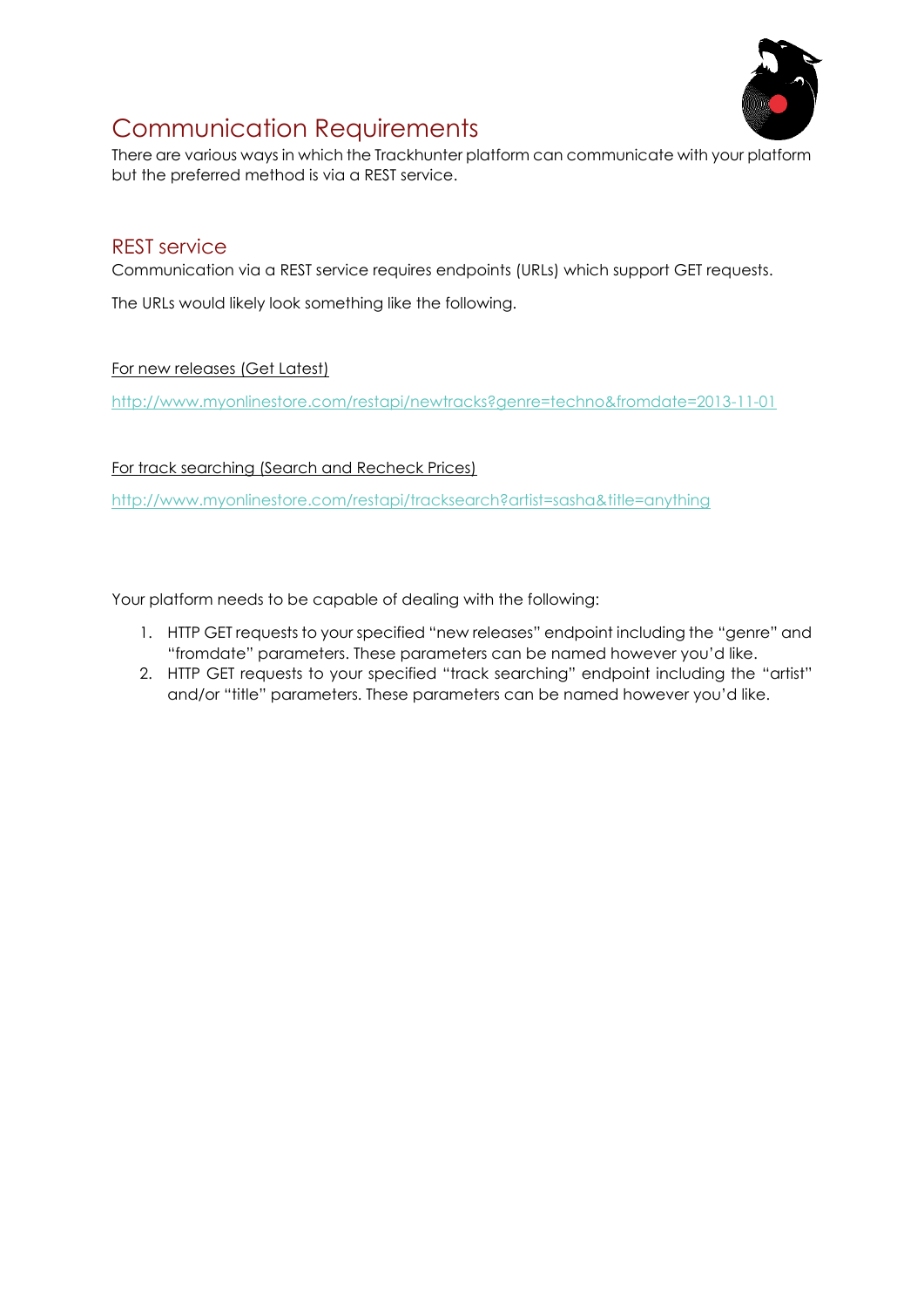

### <span id="page-4-0"></span>Responses

{

Responses to the above requests can be either JSON or XML.

An example of a good JSON response would be:

```
 "TotalTracks":2,
  "TracksPerPage":200,
  "TotalPages":1,
  "CurrentPage":1,
  "CurrencyCode":"USD",
  "Tracks":[ {
              "ProductId":12345,
              "Artist":"Hazard",
              "Title":"Rock the discoteque",
              "ReleaseDate":"2012-09-01",
              "PublishingLabel":"Stomping",
              "PreviewURL":"http://www.myonlinestore.com/previews/12345.mp3",
              "CoverArtURL":"http://www.myonlinestore.com/art/12345.jpg",
              "MoreInfoURL":"http://www.myonlinestore.com/info/12345.html",
              "Remixer":"Woosh",
              "BPM":128,
              "Key":"D#",
              "Length":"4:38",
              "Genres":[
                        "Tech House",
                        "Deep House"
\mathbf{I},
 "Formats":[ {
                          "FormatType":"MP3 192kbs",
                         "Price":0.99
 },
                        {
                          "FormatType":"MP3 320kbs",
                          "Price":1.49
 },
                        \left\{ \begin{array}{c} \circ \\ \circ \\ \circ \end{array} \right. "FormatType":"WAV",
                         "Price":1.99
 }]
            },
\{ "ProductId":12346,
              "Artist":"D-Roll",
 "Title":"Moving On (Rich Gold Remix)",
 "ReleaseDate":"2013-10-12",
              "PublishingLabel":"Get Up!",
              "PreviewURL":"http://www.myonlinestore.com/previews/12346.mp3",
              "CoverArtURL":"http://www.myonlinestore.com/art/12346.jpg",
              "MoreInfoURL":"http://www.myonlinestore.com/info/12346.html",
              "Remixer":"Rich Gold",
              "BPM":129,
 "Key":"E",
 "Length":"5:44",
              "Genres":[
                        "Trance"
 ],
              "Formats":[ {
                          "FormatType":"MP3 192kbs",
                         "Price":0.99
 },
                        {
                          "FormatType":"MP3 320kbs",
                         "Price":1.49
 },
{<br>}
                          "FormatType":"WAV",
                       "Price":1.99
 }]
            }]
```
}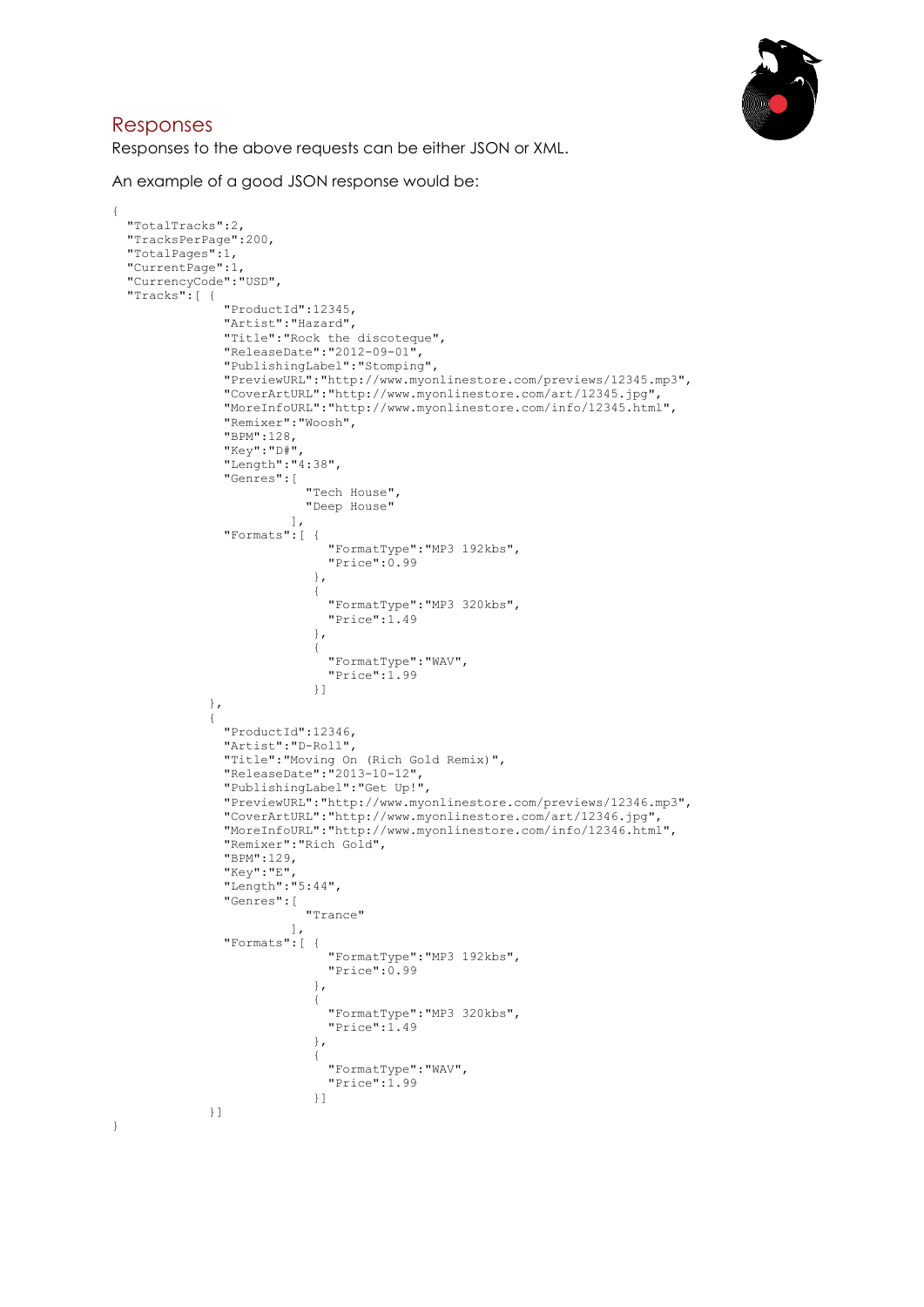

#### An example of a good XML response would be:

```
<Response>
   <TotalTracks>2</TotalTracks>
   <TracksPerPage>200</TracksPerPage>
   <TotalPages>1</TotalPages>
   <CurrentPage>1</CurrentPage>
   <CurrencyCode>USD</CurrencyCode>
   <Tracks>
     <Track productid="12345">
       <Artist>Hazard</Artist>
       <Title>Rock the discoteque</Title>
       <ReleaseDate>2012-09-01</ReleaseDate>
       <PublishingLabel>Stomping</PublishingLabel>
       <PreviewURL>http://www.myonlinestore.com/previews/12345.mp3</PreviewURL>
       <CoverArtURL>http://www.myonlinestore.com/art/12345.jpg</CoverArtURL>
       <MoreInfoURL>http://www.myonlinestore.com/info/12345.html</MoreInfoURL>
       <Remixer>Woosh</Remixer>
       <BPM>128</BPM>
       <Key>D#</Key>
       <Length>4:38</Length>
       <Genres>
         <Genre>Tech House</Genre>
         <Genre>Deep House</Genre>
       </Genres>
       <Formats>
 <Format type="MP3 192kbs" price="0.99" />
 <Format type="MP3 320kbs" price="1.49" />
         <Format type="WAV" price="1.99" />
       </Formats>
     </Track>
     <Track productid="12346">
       <Artist>D-Roll</Artist>
       <Title>Moving On (Rich Gold Remix)</Title>
       <ReleaseDate>2013-10-12</ReleaseDate>
       <PublishingLabel>Get Up!</PublishingLabel>
       <PreviewURL>http://www.myonlinestore.com/previews/12346.mp3</PreviewURL>
       <CoverArtURL>http://www.myonlinestore.com/art/12346.jpg</CoverArtURL>
       <MoreInfoURL>http://www.myonlinestore.com/info/12346.html</MoreInfoURL>
       <Remixer>Rich Gold</Remixer>
       <BPM>129</BPM>
       <Key>E</Key>
       <Length>5:44</Length>
       <Genres>
         <Genre>Trance</Genre>
       </Genres>
       <Formats>
         <Format type="MP3 192kbs" price="0.99" />
         <Format type="MP3 320kbs" price="1.49" />
         <Format type="WAV" price="1.99" />
       </Formats>
    \langleTrack>
   </Tracks>
</Response>
```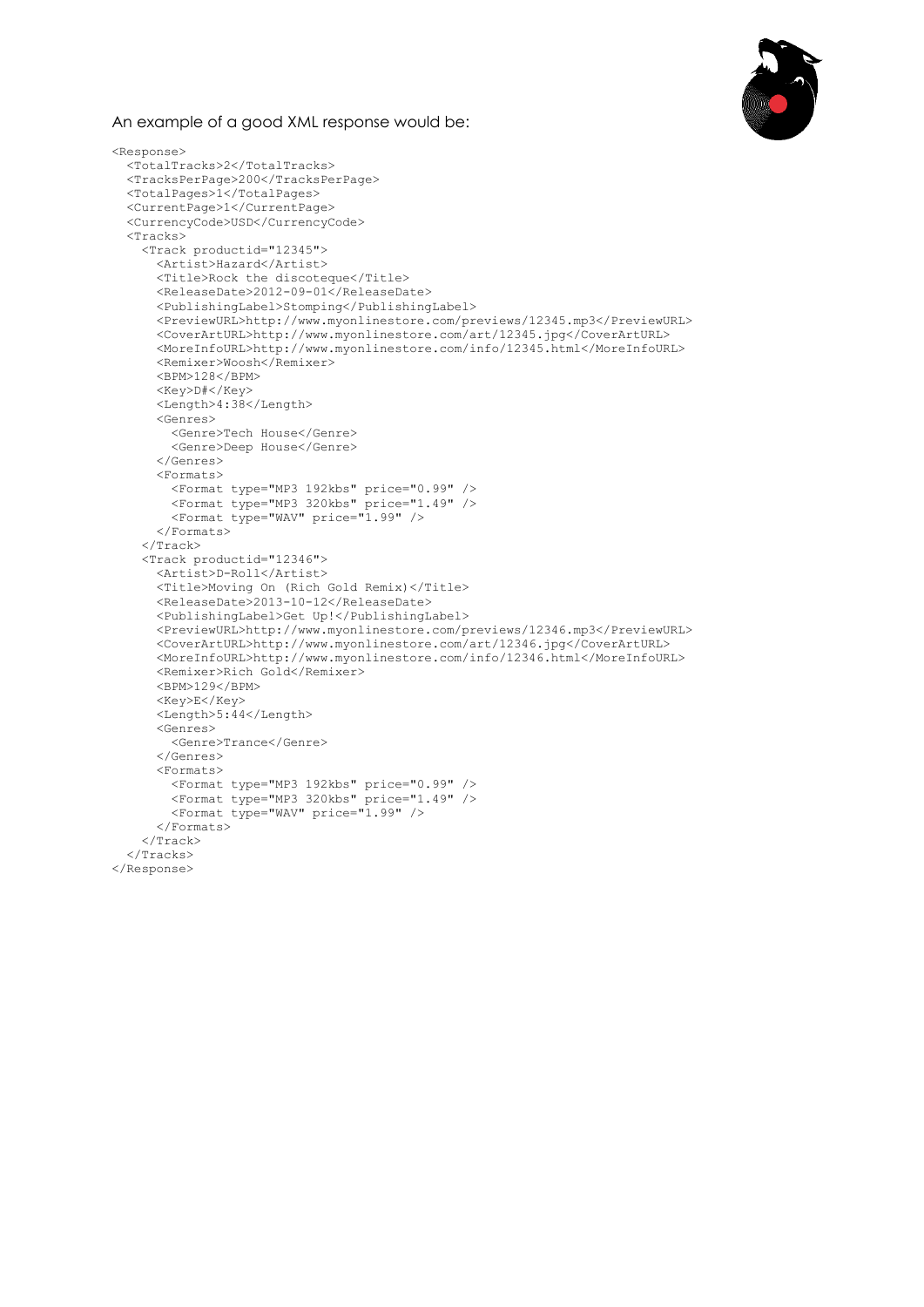

### <span id="page-6-0"></span>**Website**

As long as your website satisfies the requirements listed in [New Releases Requirements](#page-2-0) section then we may be able to obtain new release (Get Latest) track data from your platform via your website.

Also, as long as your website satisfies the requirements listed in the [Search Requirements](#page-2-1) section then we may also be able to obtain specific (Search and Recheck Prices) track data from your platform via your website.

It isn't necessary to satisfy both the New Release and Search Requirements although not satisfying one would mean either Get Latest or Search/Recheck Prices functionality is not available for your music source. This would obviously mean tracks from your source wouldn't appear when users perform a Get Latest, Search or Recheck Prices depending on which you didn't satisfy.

#### **Important**

In order for us to be able to accurately obtain music data from your website then the HTML should be formatted in such a way that we can accurately parse the data out. Data required for the [Individual Track Data Requirements](#page-0-0) an[d Pricing Requirements](#page-1-1) sections should be clearly formatted and each track in the list should also be clearly formatted with a unique id or "hook" that we can use. The same guidelines apply for the pagination data etc.

#### **Recommendations**

- It is advisable for all data for each track to be available on the initial list page without the need for Trackhunter to drill-down to further pages to find it
- It is also advisable for your website to be capable of displaying as many tracks as possible on each page

These recommendations would reduce the number of requests to your website and also provide a better user experience for Trackhunter users.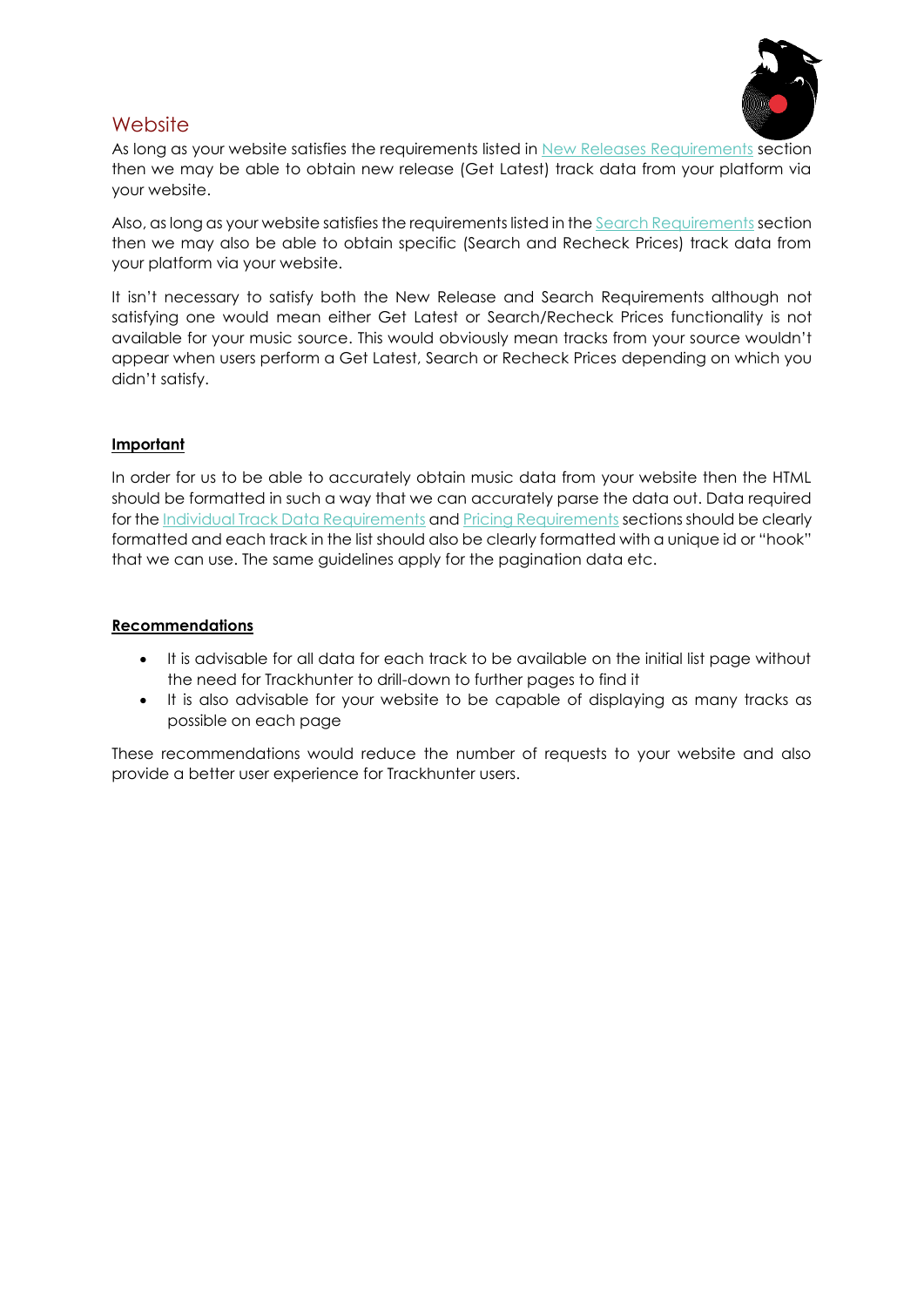

### <span id="page-7-0"></span>Example of a good HTML page

As close to the XML response format as possible would be perfect.

```
<h+ml><head>
                 <title>My Music Store</title>
        </head>
        <body>
                 <div class="content">
                          <div class="menu">HOME | ABOUT | MUSIC | CONTACT US</div>
                          <div class="summary">Search Results (<span class="total">2</span> 
tracks), Displaying page <span class="currentpage">1</span> of <span
class="totalpages">1</span></div>
                          <div class="tracks">
                                   <div class="track" id="productid_12345">
                                           <div class="artwork"><img 
src="http://www.myonlinestore.com/art/12345.jpg" class="coverart" alt="coverart" /></div>
                                           <div class="detail">
                           <span class="artist">Hazard</span>
                          <span class="remixer">Woosh</span>
                           <span class="genres">Tech House, Deep House</span>
                           <a href="http://www.myonlinestore.com/info/12345.html" 
class="title">Rock the discoteque</a>
                           <span class="releasedate">2012-09-01</span>
                          <span class="label">Stomping</span>
                           <span class="bpm">128</span>
                           <span class="key">D#</span>
                           <span class="length">4:38</span>
                           <a href="http://www.myonlinestore.com/previews/12345.mp3" 
class="title">PLAY</a>
                           <a href="http://www.myonlinestore.com/buy?type=MP3+192kbs" 
class="buy">BUY <span class="format">MP3 192kbs</span> (<span class="price">$0.99</span>)</a>
                           <a href="http://www.myonlinestore.com/buy?type=MP3+320kbs" 
class="buy">BUY <span class="format">MP3 320kbs</span> (<span class="price">$1.49</span>)</a>
                           <a href="http://www.myonlinestore.com/buy?type=WAV" class="buy">BUY 
<span class="format">WAV</span> (<span class="price">$1.99</span>)</a>
                                           \langlediv>\langlediv\rangle<div class="track" id="productid_12346">
                                           <div class="artwork"><img 
src="http://www.myonlinestore.com/art/12346.jpg" class="coverart" alt="coverart" /></div>
                                           <div class="detail">
                           <span class="artist">D-Roll</span>
                           <span class="remixer">Rich Gold</span>
                           <span class="genres">Trance</span>
                           <a href="http://www.myonlinestore.com/info/12346.html" 
class="title">Moving On (Rich Gold Remix)</a>
                           <span class="releasedate">2013-10-12</span>
                           <span class="label">Get Up!</span>
                          <span class="bpm">129</span>
                           <span class="key">E</span>
                          \epsilon = \epsilon = \epsilon = \epsilon = \epsilon = \epsilon = \epsilon = \epsilon = \epsilon = \epsilon = \epsilon = \epsilon = \epsilon = \epsilon = \epsilon = \epsilon = \epsilon = \epsilon = \epsilon = \epsilon = \epsilon = \epsilon = \epsilon = \epsilon = \epsilon = \epsilon = \epsilon = \epsilon = \epsilon = \epsilon = \epsilon = \epsilon <a href="http://www.myonlinestore.com/previews/12346.mp3" 
class="title">PLAY</a>
                           <a href="http://www.myonlinestore.com/buy?type=MP3+192kbs" 
class="buy">BUY <span class="format">MP3 192kbs</span> (<span class="price">$0.99</span>)</a>
                           <a href="http://www.myonlinestore.com/buy?type=MP3+320kbs" 
class="buy">BUY <span class="format">MP3 320kbs</span> (<span class="price">$1.49</span>)</a>
                           <a href="http://www.myonlinestore.com/buy?type=WAV" class="buy">BUY 
<span class="format">WAV</span> (<span class="price">$1.99</span>)</a>
                                           \langle/div\rangle\langlediv>\langlediv></div>
         </body>
</html>
```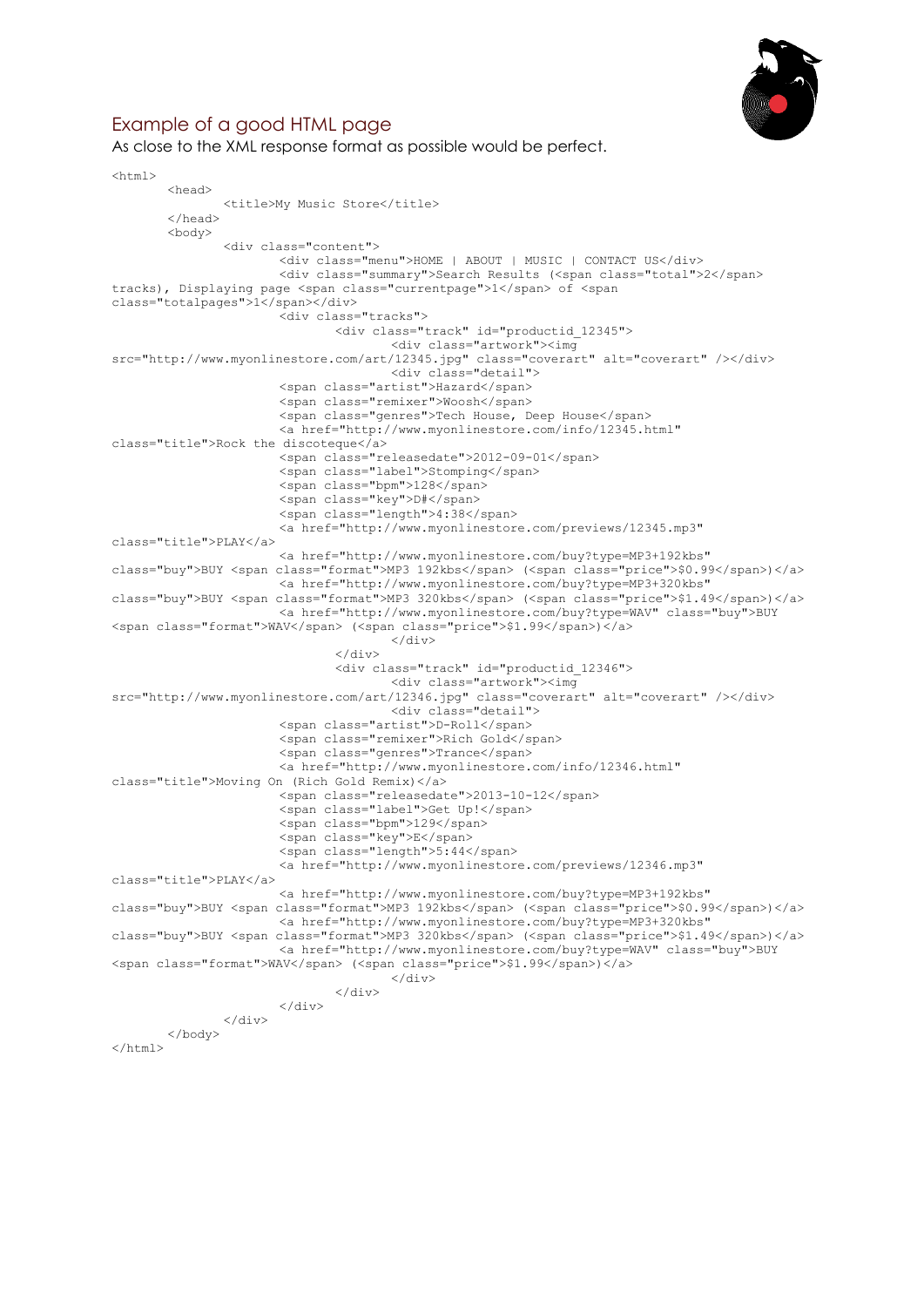

# <span id="page-8-0"></span>Authentication Requirements

We have no requirement for your platform to be authentication protected. However if your platform has authentication requirements then we are happy to discuss them.

Just contact us at [support@trackhunter.co.uk](mailto:support@trackhunter.co.uk)

## <span id="page-8-1"></span>**Extras**

The following are not required but would make for a better solution and a much better user experience for Trackhunter users.

### <span id="page-8-2"></span>Buying Tracks

Providing a URL to your store where multiple items can be added to a customer's shopping basket would enhance the Trackhunter users experience and may even motivate them to buy more tracks from your store due to ease of use.

A URL like the one below would suffice (we've used the product id as a key):

<http://www.myonlinestore.com/cart/add.php?items=12345,12346>

### <span id="page-8-3"></span>Available Genre List

Providing an endpoint where Trackhunter can request a genre list would ensure that Trackhunter can automatically keep up to date with the genres that your store supports.

A URL like the one below would suffice:

<http://www.myonlinestore.com/restapi/genres>

### <span id="page-8-4"></span>Response

A response containing the name and key like the examples below would suffice.

### *JSON*

```
{
   "Genres":[ {
                 "Techno":"110",
                 "Trance":"112",
                 "Deep House":"123",
                 "Tech House":"201"
               }]
}
```
#### *XML*

```
<Response>
   <Genres>
     <Genre Name="Techno" Key="110" />
     <Genre Name="Trance" Key="112" />
     <Genre Name="Deep House" Key="123" />
    <Genre Name="Tech House" Key="201" />
   </Genres>
</Response>
```